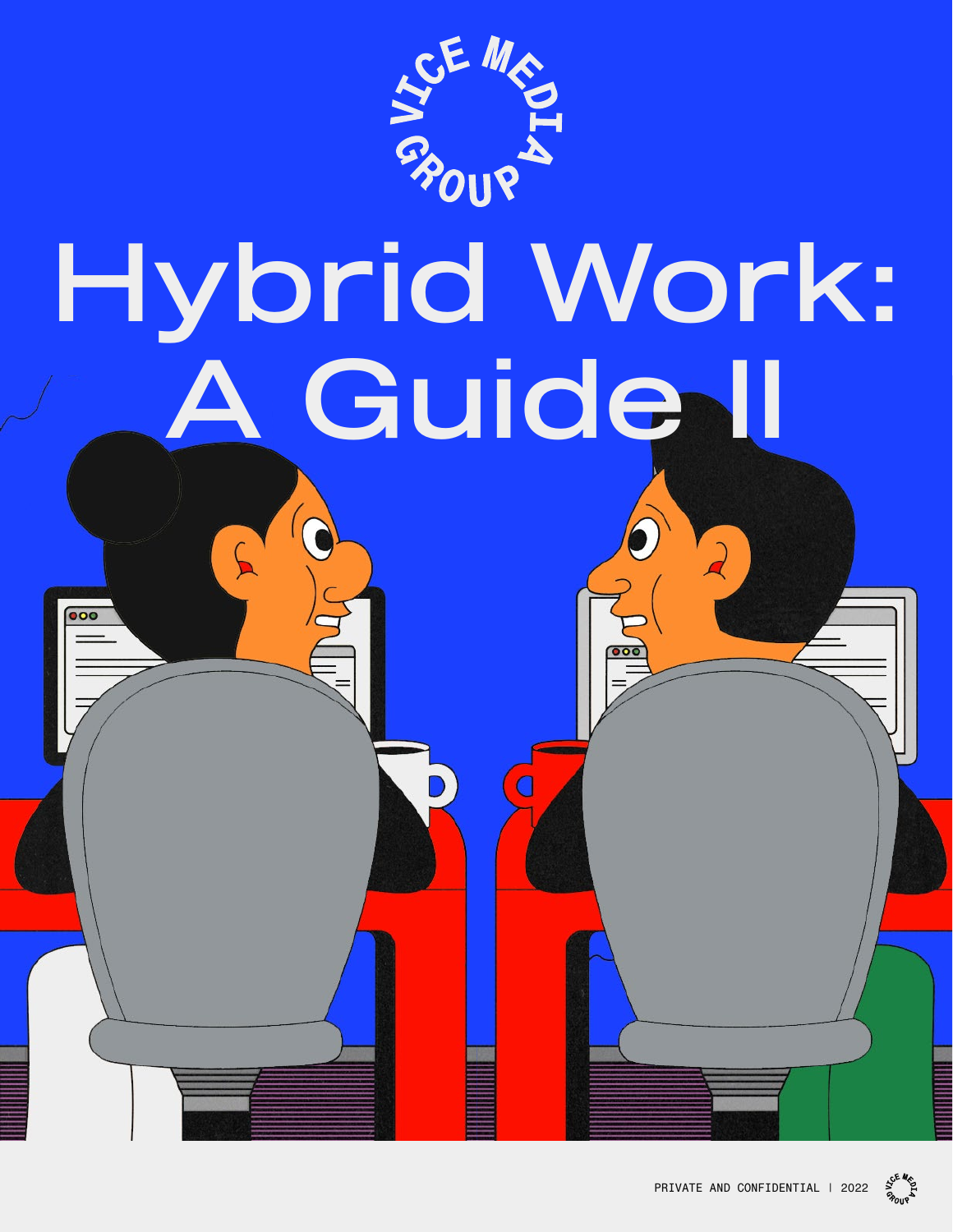

### I. VICE Media Group's Approach p 02

- A. INTRODUCTION
- B. HYBRID WORK

#### C. HYBRID COMMUNICATIONS STRATEGIES FOR EMPLOYEES

- · EMBRACE A GROWTH MINDSET
- · DESIGN YOUR TIME
- · FOSTER INNOVATION & CREATIVITY
- D. HYBRID COMMUNICATION STRATEGIES FOR MANAGERS
	- · LEAD WITH INCLUSION & FAIRNESS
	- · PROVIDE CONNECTION OPPORTUNITIES
	- · ESTABLISH TEAM ACCOUNTABILITY
	- · LEAD WITH COMPASSION

#### II. It's in Our Work  $\rho_1$  is a p  $\rho_2$

A COLLECTION OF VMG ARTICLES WE'VE PRODUCED ON HYBRID WORK: RESOURCES IN-OFFICE RESOURCES

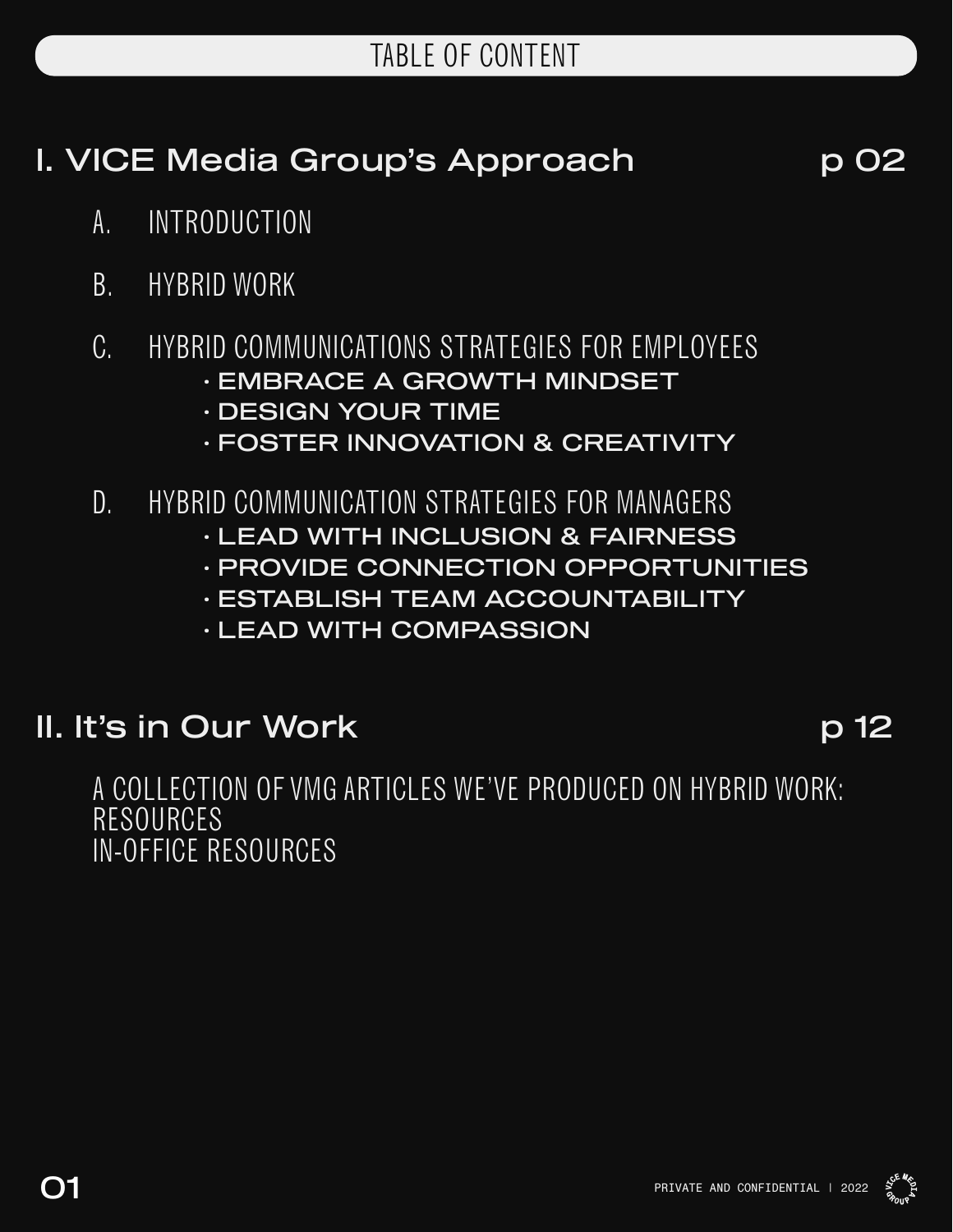# VICE Media Group's Approach

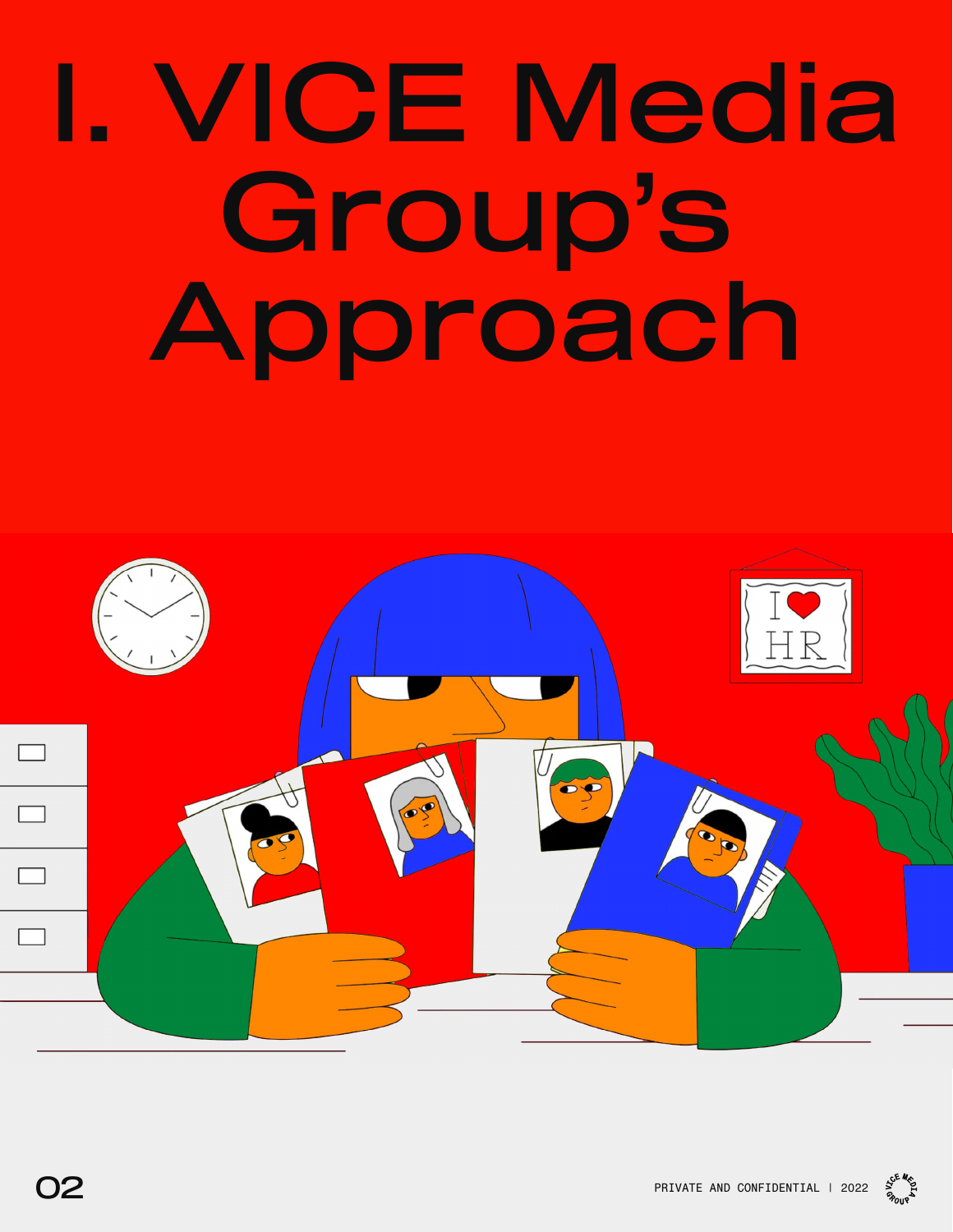### RETURN TO THE OFFICE GUIDE

May 2022



It's been over two years since the COVID cases first started cropping up around the world.

At this point, (just to scratch the surface of what we've all gone through) employees around the world have worked remotely, worked in-office, are back to working remotely (again!), and we are all figuring out how to truly work in hybrid mode. One thing for sure is that the new way of working is here to stay, and our focus is on being flexible and intentional about the way we work and how we work.

The bottom line is that we're still in an awkward transition phase. Turning workplaces into collaboration hubs remains a work in progress. Being in the office should not be an obligation but a destination. As we continue to build and adjust our workplace

practices, we will continue to push the boundaries of how we get things done. Creating an exciting workplace right from the start remains our top goal - from your first experience with a recruiter and hiring manager to your first day of onboarding, to your performance reviews and company gatherings. Everything at VMG should allow people to experience the spirit, purpose and promise of our company.

Now that many of us have experienced the hybrid and remote experience, we asked some of our internal VMG members what they're doing and plan to do to manage a hybrid workforce. This guide includes some of their responses in addition to some additional tips that offer guidance on running inclusive hybrid meetings, improving communication, establishing alignment on dispersed teams, and more. Let's build this together.

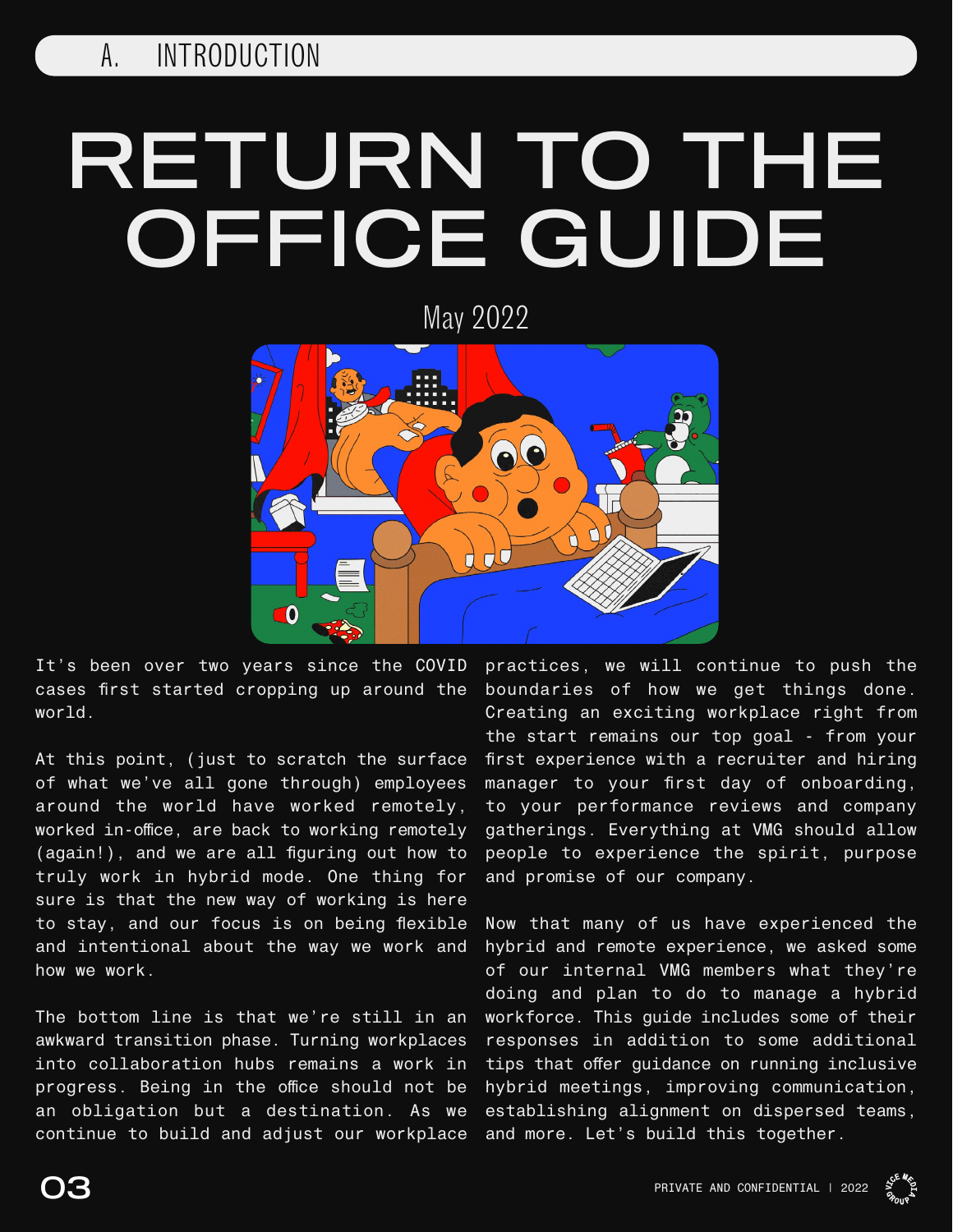## WHAT IS IT?

At VMG, we're reinventing the future of work every day. We believe that hybrid work is the new remote work, offering employees greater flexibility that generates more productivity, connection and creativity. This requires a culture of trust, empathy and empowerment. It also means managers must focus on outcomes, not just activity metrics.

A hybrid work model is a plan that incorporates a mixture of in-office and remote work in an employee's schedule. This model allows us to have more control over our work and work environment. It's important to note that there isn't a "one size fits all'' solution to a hybrid work model and that managers and employees should work together to plan and agree on a schedule and build team norms that create a shared purpose and deeper connections with and among team members.

### HYBRID WORK @VICE MEDIA GROUP

We believe that easing back into offices at a pace that feels right for your teams will help us rebuild connections, revitalize teams, and continue to build a workplace culture where everyone can feel and perform at their best. We are now requiring that our teams maintain a hybrid schedule (a minimum of two fixed days a week in the workplace) to increase cross-collaboration while still being empathetic to preferences.

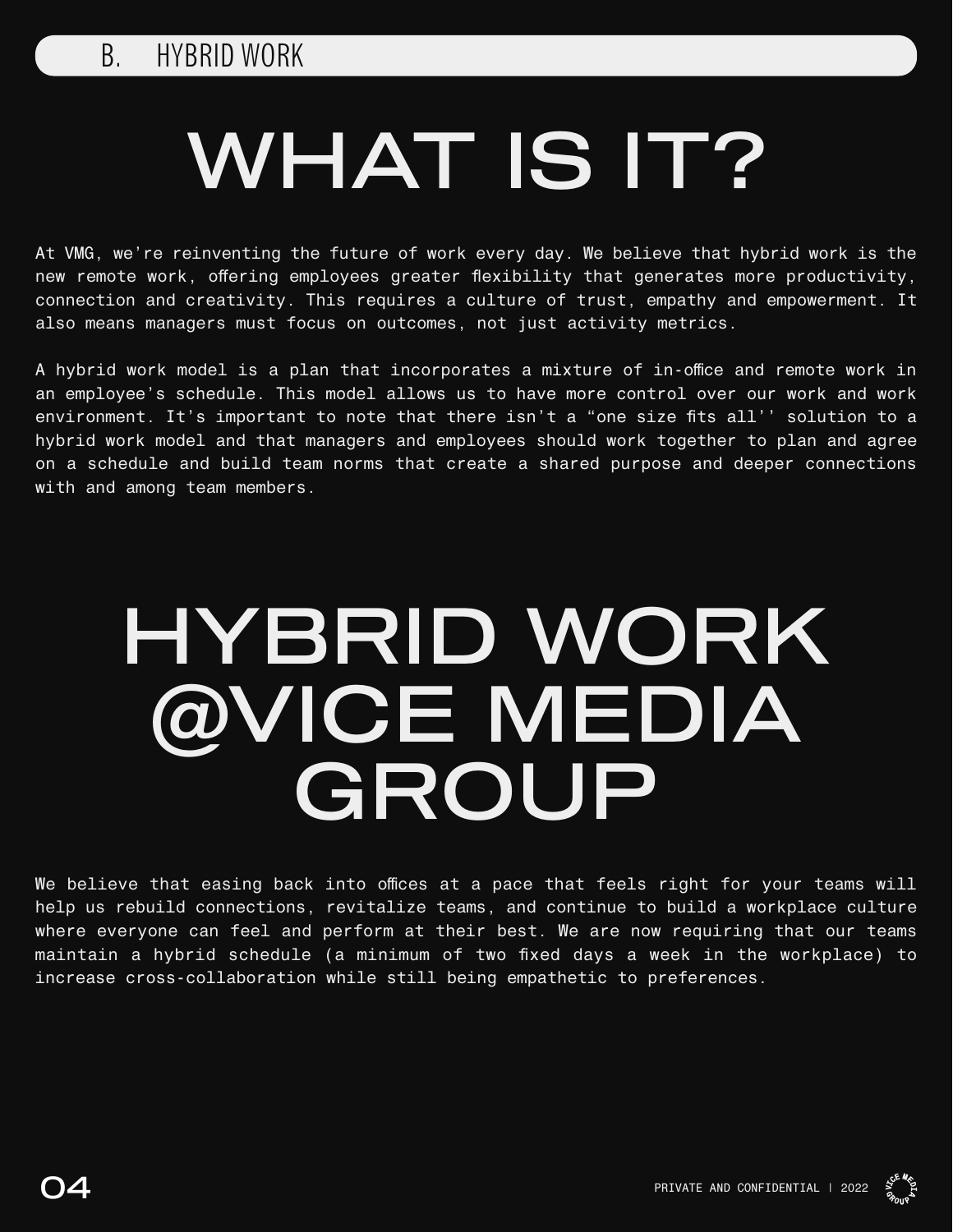### EMBRACE A GROWTH MINDSET

Leverage each other to increase innovation, creativity and productivity by engaging each other.

When in physical workplaces, it is much easier to "run" an idea past someone. With a dispersed workforce, being intentional about implementing a continuous listening strategy to learn what employees need to innovate and create is key. This can be done by hosting brainstorming sessions or by asking a group of individuals to answer a set of questions using a word document. Either approach is effective with small, big or cross-functional teams as long as it is followed by action items that individuals can execute in their day-to-day.

| ACTION:                                                                              |
|--------------------------------------------------------------------------------------|
| <u>Solution</u> Hold regular check-ins at all levels to discuss what's working       |
| and what's not.                                                                      |
| $\longrightarrow$ Put informal listening strategies in place to learn what employees |
| need to do their best work.                                                          |
| $\longrightarrow$ Host collaborative brainstorming meetings in the workplace         |
| and save the busy work for remote work.                                              |
| $\longrightarrow$ Lead by example - demonstrate openness to ideas and feedback.      |
| Ensure a diverse group of people is invited to brainstorm                            |
| (e.g., freelancers, employees from other Lines of Businesses).                       |
| Be mindful of having too many calls. There's a balance between                       |
| connection and independent productivity.                                             |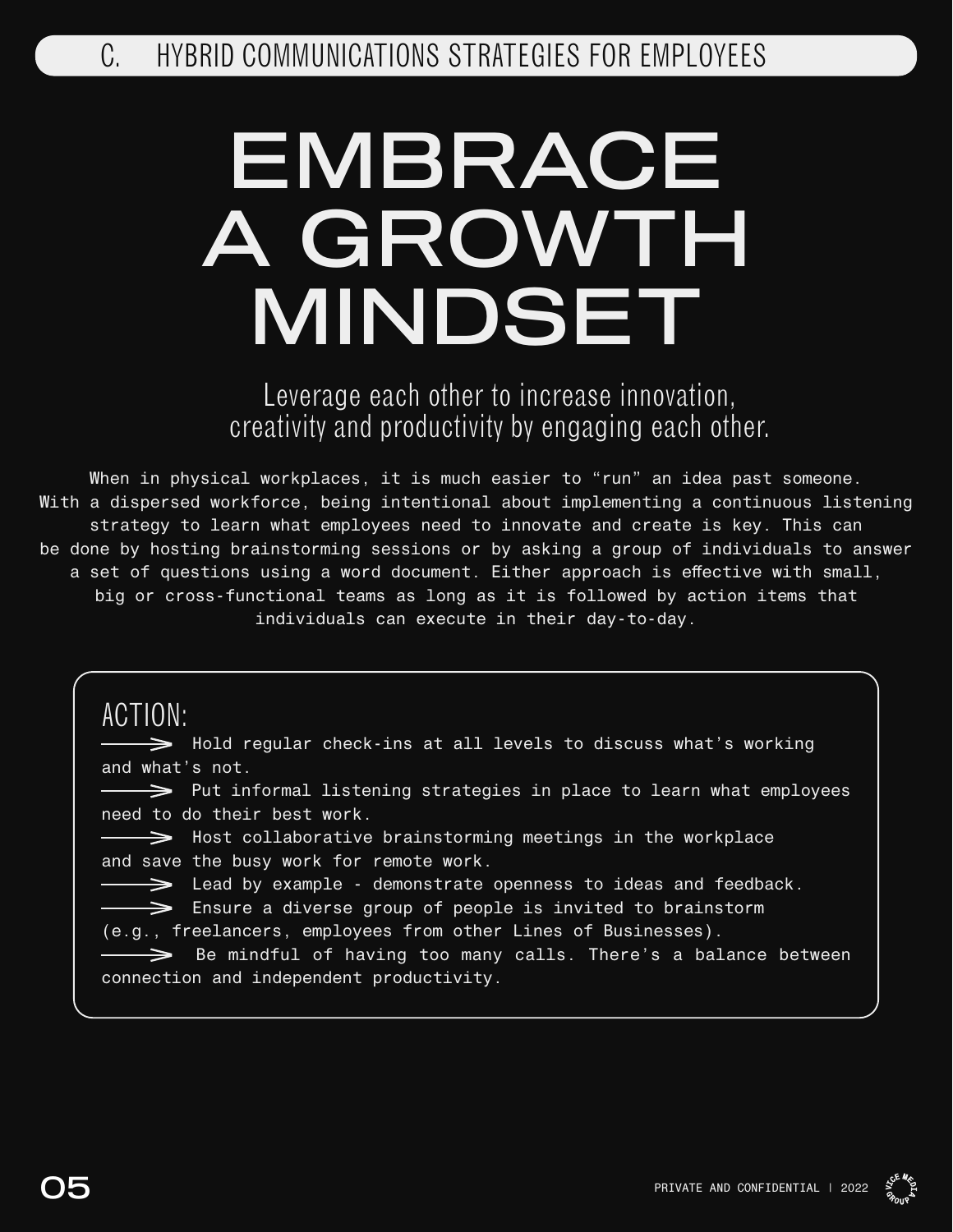### DESIGN YOUR TIME

Use your time effectively and learn how you think about your work schedules. Measure performance by providing employees with clear tasks and outcomes.

Depending on the type of work that needs to be done, think about how you productively get through your day. When do you feel energized when working? Are you in the workplace or remote? Who are you with? When do you feel depleted when working? What type of work were you doing at that time and in what setting? Also, align on in-office schedules with peers and managers to increase cross-collaboration amongst team members.

ACTION:

 $\Rightarrow$  Imagine what your ideal workday and week looks like.

 $\Rightarrow$  Reflect on the days you feel energized and write down what you were doing and who you were with. Do the same for the days you felt depleted.

 $\Rightarrow$  Establish a team norm of having focus hours or focus days when no meetings are allowed to be scheduled.

 $\Rightarrow$  Establish a team norm of "video call days" for when you're not in the workplace. This will increase cross-collaboration when you're in the workplace.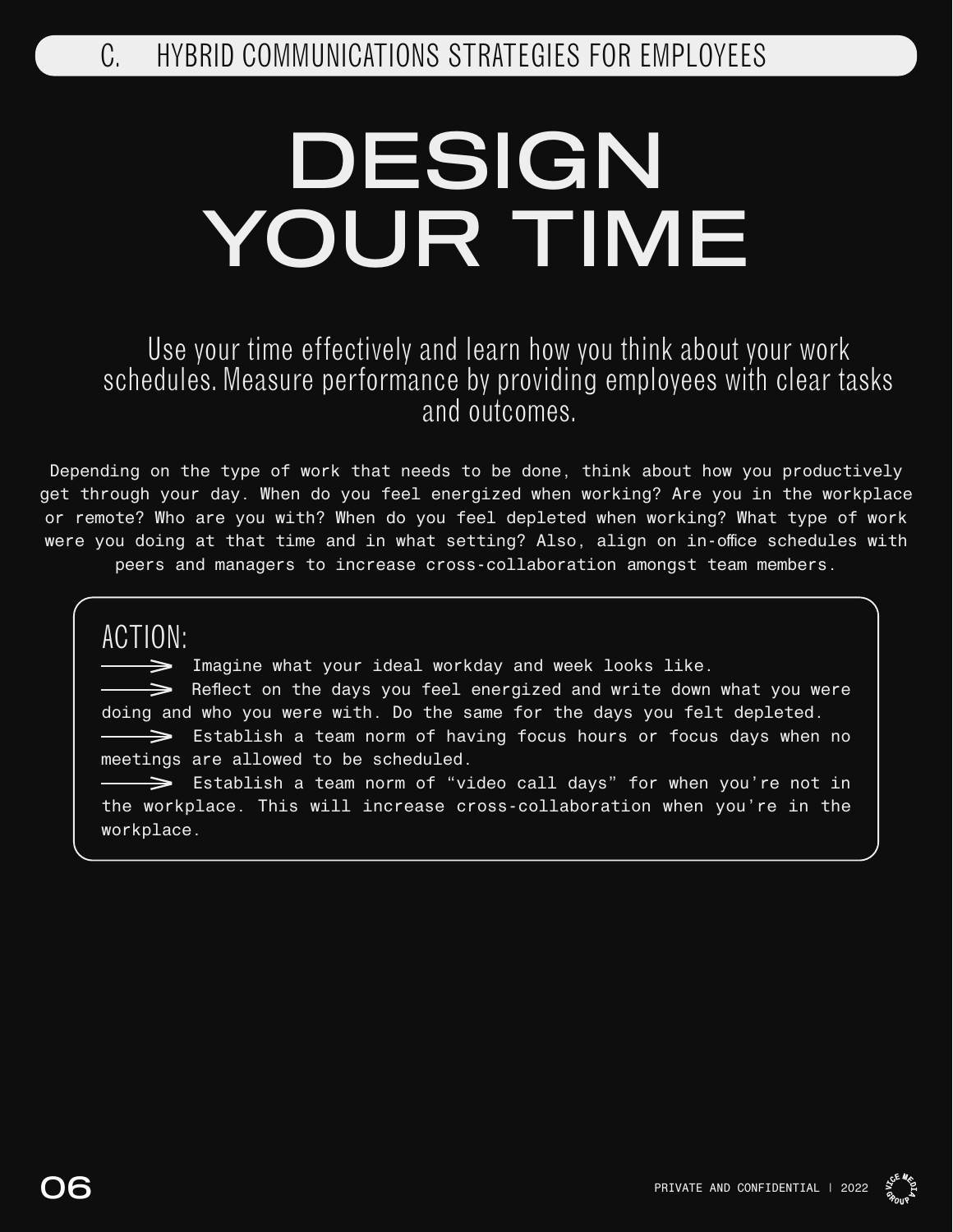### FOSTER INNOVATION & **CREATIVITY**

Leveraging individuals on your team and other teams for idea sharing and feedback is a sure way to increase innovation and creativity.

Cultivating a workplace culture of innovation and creativity requires all individuals to feel authentically themselves, trust in what we are trying to achieve and how. and be comfortable being vulnerable. Trust is earned by the clarity of intent, transparency and consistency over time. Vulnerability leads to idea sharing, out-of-the-box thinking and connection amongst teammates, in turn resulting in meaningful and impactful relationships and productivity.

| ACTION:                                                                        |  |
|--------------------------------------------------------------------------------|--|
| Schedule informal listening sessions to encourage idea sharing and             |  |
| to get a sense of what a team needs to innovate.                               |  |
| $\longrightarrow$ Create a culture of open communication by scheduling regular |  |
| check-ins at all levels to discuss what's working, and what's not. From        |  |
| one-on-ones with managers to office hours with executives, create lines of     |  |
| communication at all levels where people feel comfortable giving honest        |  |
| feedback.                                                                      |  |
| → → Create a SLACK channel or Google Suites Chat specifically to share         |  |
| ideas, industry trends and feedback on work.                                   |  |
| Schedule in-person temperature checks where people can question and            |  |
| interrogate goals and progress, and understand barriers to collaboration       |  |
| and innovation.                                                                |  |
| $\longrightarrow$ Reward success!                                              |  |
| $\longrightarrow$ Encourage risk-taking.                                       |  |
|                                                                                |  |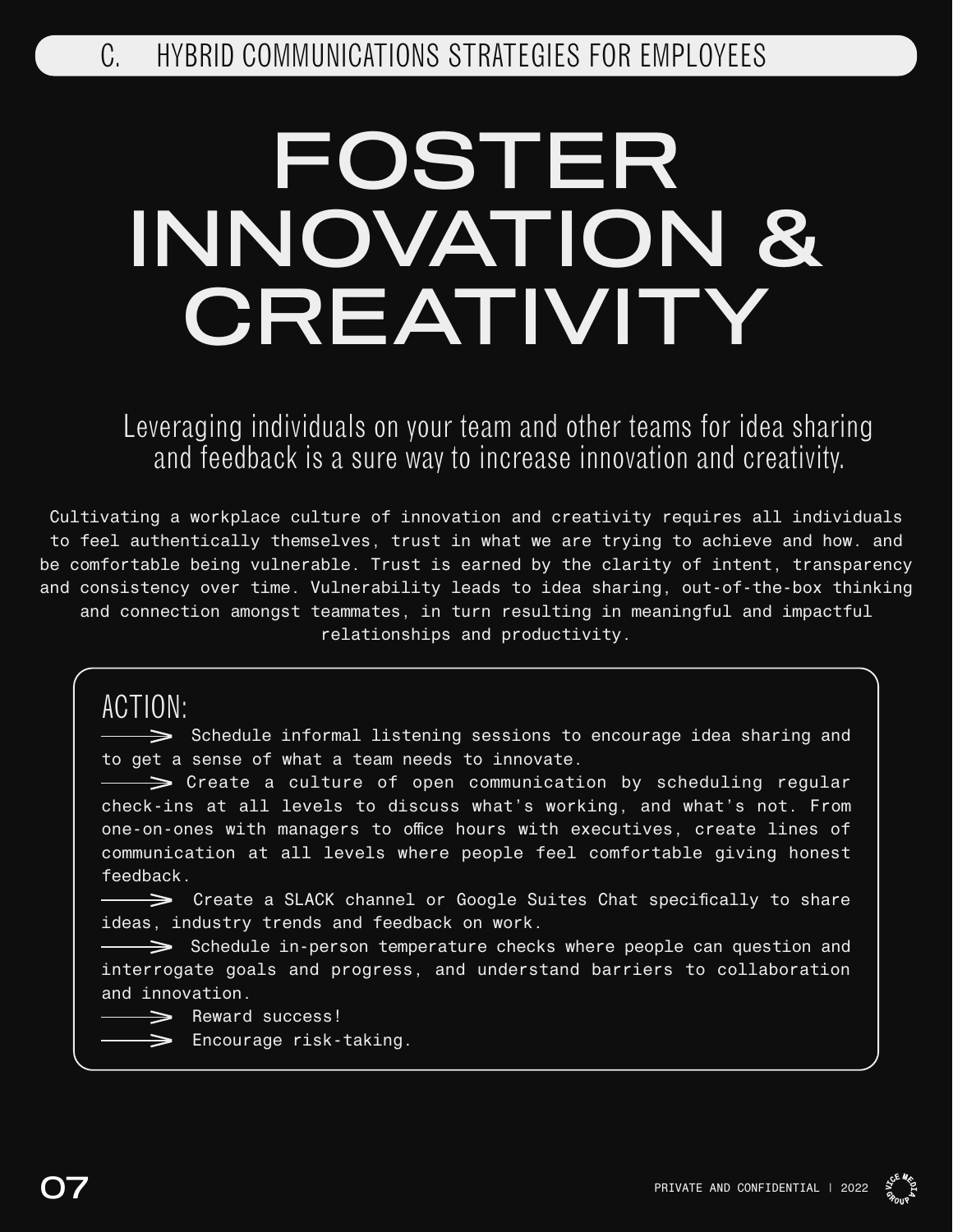### LEAD WITH INCLUSION & FAIRNESS

It is the whole team's responsibility to ensure that there is a sense of belonging and equity within a dispersed workforce.

Proximity Bias is falsely assuming that employees are more productive in the workplace where they are close to some peers and their managers. As a people manager, your imperative should be to facilitate flexibility while ensuring that all employees have an equal opportunity to participate in meetings and other interactions when some employees are home and others are in the office. Everyone wants a sense of connection, to feel seen, heard and valued. Feelings of exclusion or alienation can make it hard for remote employees to speak up and can lead to decreased motivation and engagement within a team.

#### ACTION:

 $\Rightarrow$  Take into consideration the different communication preferences of team members.

 $\Rightarrow$  Ask for feedback on managing style during 1:1 convos.

 $\geq$  Ensure in-person and remote employees are getting equal attention.

 $\Rightarrow$  Develop performance metrics rooted in outcomes, not based on visibility.

 $\Rightarrow$  Abandon the mindset of monitoring team members and instead focus on whether they achieve their agreed-upon business goals.

 $\Rightarrow$  Facilitate and host bonding experiences everyone can participate in. Talk to your team members and ask them how they want to do this.

 $\Rightarrow$  Leverage team members for idea sharing and feedback.

 $\Rightarrow$  Use a buddy system. Research has shown that younger and more junior workers feel less supported by their coworkers, leaving them lonelier and more disconnected in hybrid setups. Pair these employees with a peer or mentor to facilitate the workplace relationships they might otherwise be missing.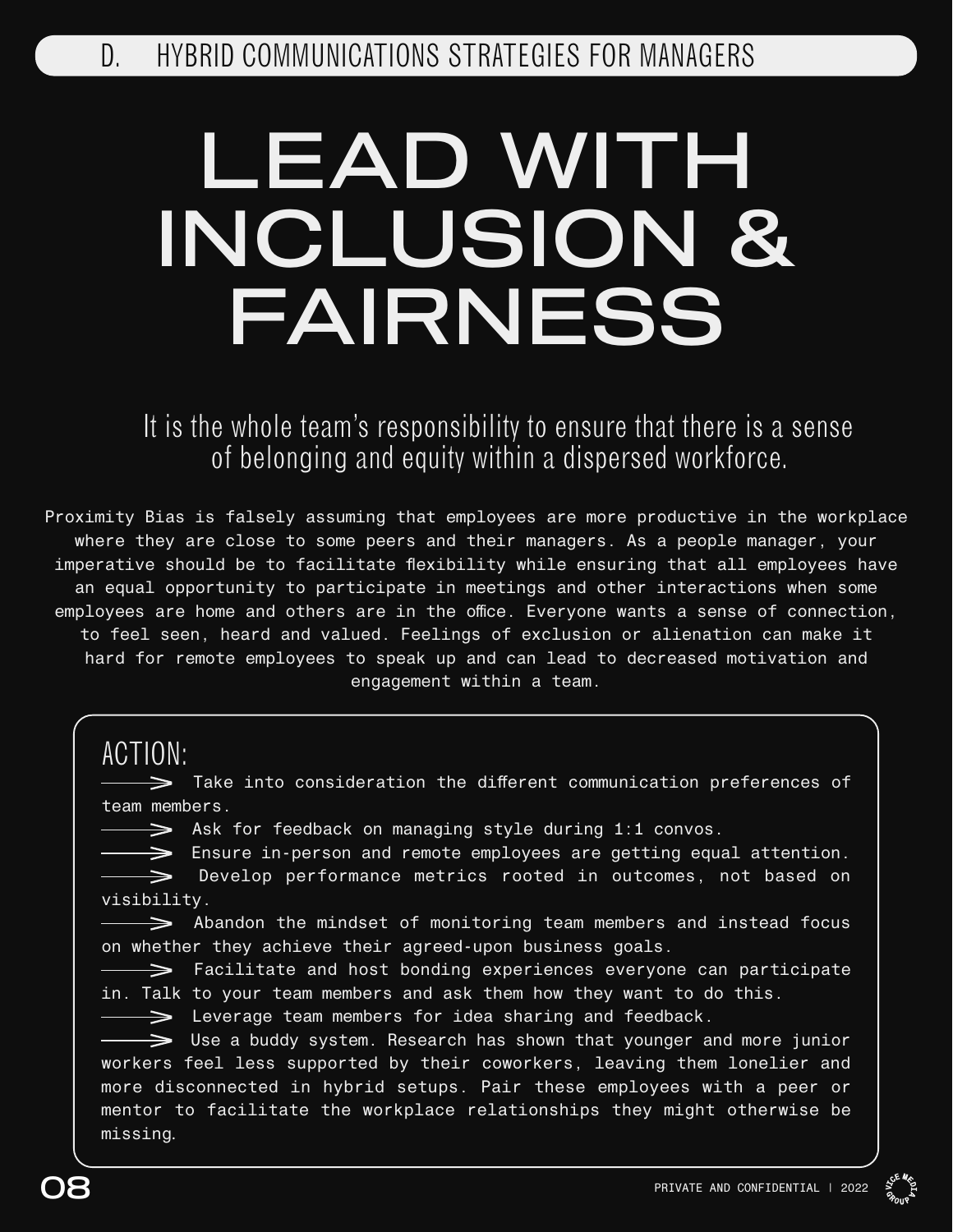### PROVIDE **CONNECTION** OPPORTUNITIES

Believe it or not, many individuals are craving social interaction in physical workplaces.

While some individuals prefer the comfortability and convenience of working from home, others miss the social (people) aspect of working in the workplaces. Additionally, many new team members started their Vice experience working remotely, and have never met any of their colleagues in real life. Being especially intentional about providing connection opportunities for those who are remote and in-person will increase a sense of belonging and collaboration.

| ACTION:                                                                           |
|-----------------------------------------------------------------------------------|
|                                                                                   |
| $\longrightarrow$ Facilitate inter-departmental interactions, idea sharing and    |
| convos - add it to the team calendar.                                             |
| $\longrightarrow$ Host lunch gatherings and social outings.                       |
| $\longrightarrow$ Schedule informal meetings to promote fun convos, like industry |
| trends, and brainstorming.                                                        |
| Host cross-departmental meet & greets, especially for those who                   |
| started their roles remotely.                                                     |
| <b>In the Section</b> Dedicate an area in the workplace specific to socializing.  |
| - - > Institute a Focus Fridays, dedicated to focusing on work, well-             |
| being and no meetings so that your team members can integrate team                |
| activities the other days of the week.                                            |
|                                                                                   |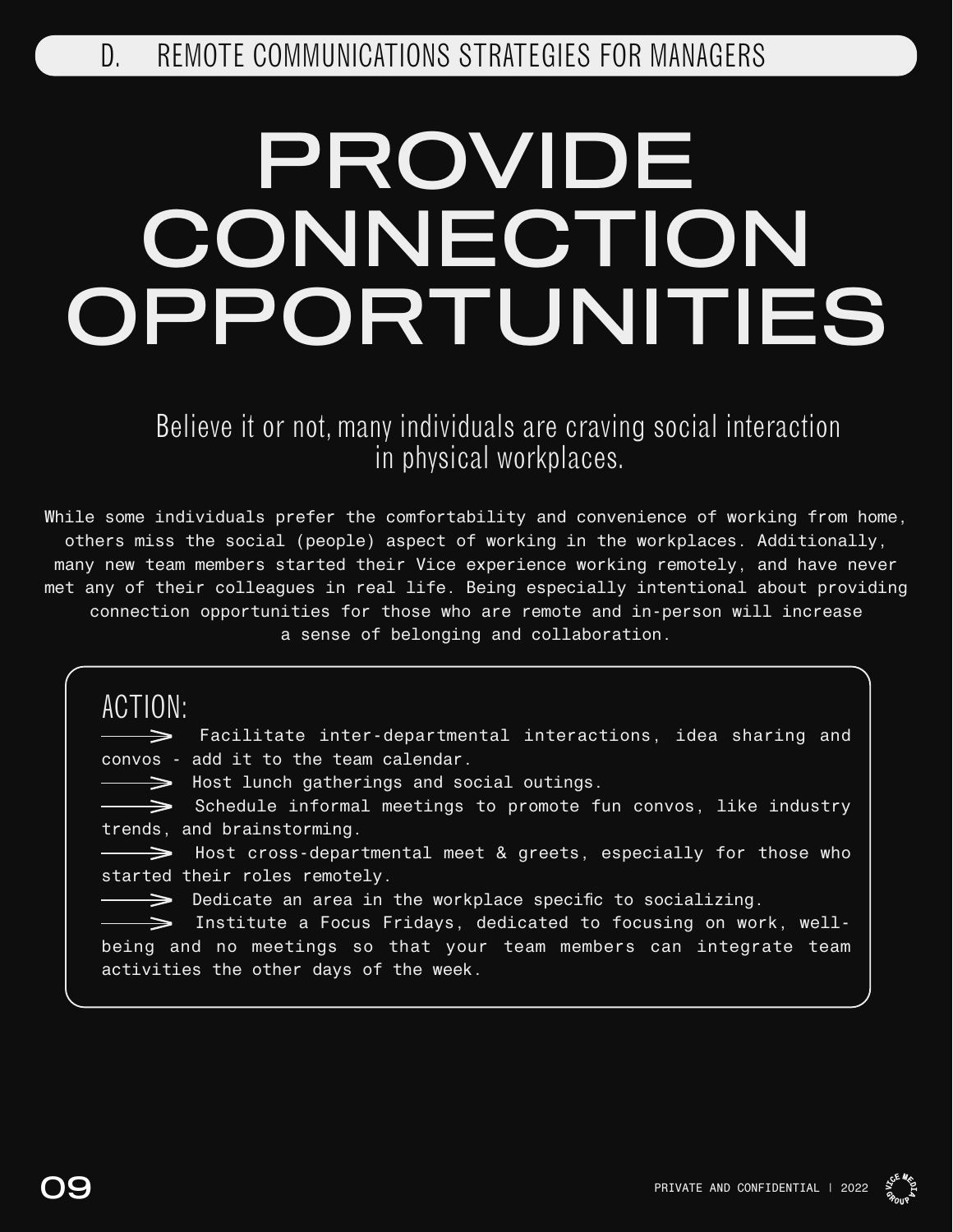### ESTABLISH TEAM ACCOUNTABILITY

To avoid confusion amongst team members, establish an accountability framework that is understood by all.

Establishing team accountability increases team productivity because it establishes clarity of purpose - why they work and for what - helps avoid confusion on goals and expected deliverables.

#### ACTION:

 $\longrightarrow$  Develop team-level agreements, or operating manuals, to make explicit norms and expectations for flexible working. For example, establish "core collaboration hours" by fixing a three- or four- hour timespan each day when they can expect colleagues to be available for meetings or quick communications.

 $\longrightarrow$  Use the RASCI Format - Responsible, Accountable, SUPPORTED, Consulted, Informed. Model for projects, strategies and initiatives to assign roles and responsibilities.

 $\Rightarrow$  Use the SMART (Specific Measurable, Achievable, Relevant, and Time-Bound) Goal Framework to ensure you and your team's goals are attainable.

 $\implies$  Empower ownership. Facilitate mutual agreement on priorities and what team members must deliver on.

 $\Rightarrow$  Establish team agreements.

 $\implies$  Ensure individuals on your team are getting credit for their work. Share an email to the broader team congratulating them on a successful project completion!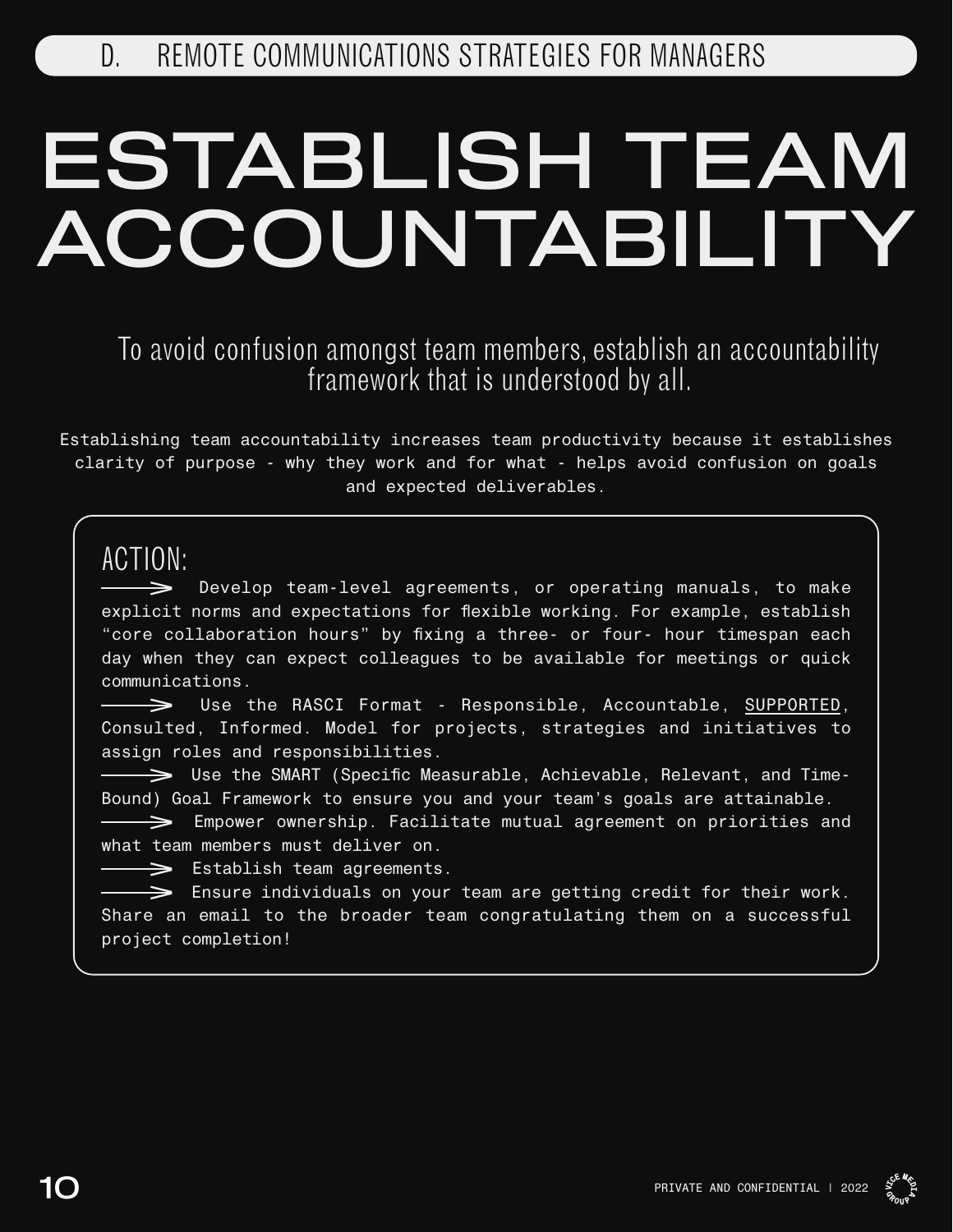### LEAD WITH **COMPASSION**

But seriously, we've all gone through ALOT over the past couple years.

Compassion isn't something you're born with. It's the act of being mindful and considerate of how you treat others. This can be done on an individual and group level by listening and caring about what your team has to offer.

| ACTION:                                                                             |
|-------------------------------------------------------------------------------------|
| $\longrightarrow$ Ask your team what they need. "What is the one thing holding you  |
| up right? What is one thing I could be doing to make your life better this          |
| week?"                                                                              |
| Communicate to your team the importance of setting boundaries.                      |
| $\longrightarrow$ Encourage coffee chats and socialization amongst team members.    |
| Start the week off with a team "Monday Refresh" for a wellness                      |
| check and pep rally. This time can also be used to discuss industry trends,         |
| culture, food and entertainment.                                                    |
| $\longrightarrow$ Give individual team members time to adjust to the hybrid model.  |
| $\longrightarrow$ Integrate social check-ins virtually and in person.               |
| $\longrightarrow$ Do not make assumptions and ask questions when things are unclear |
| $\longrightarrow$ Communicate frequently and clearly, e.g., meeting follow-ups, and |
| provide frequent updates on projects.                                               |
| $\longrightarrow$ Schedule check-ins on how the hybrid schedule is helping          |
| productivity and motivation.                                                        |
|                                                                                     |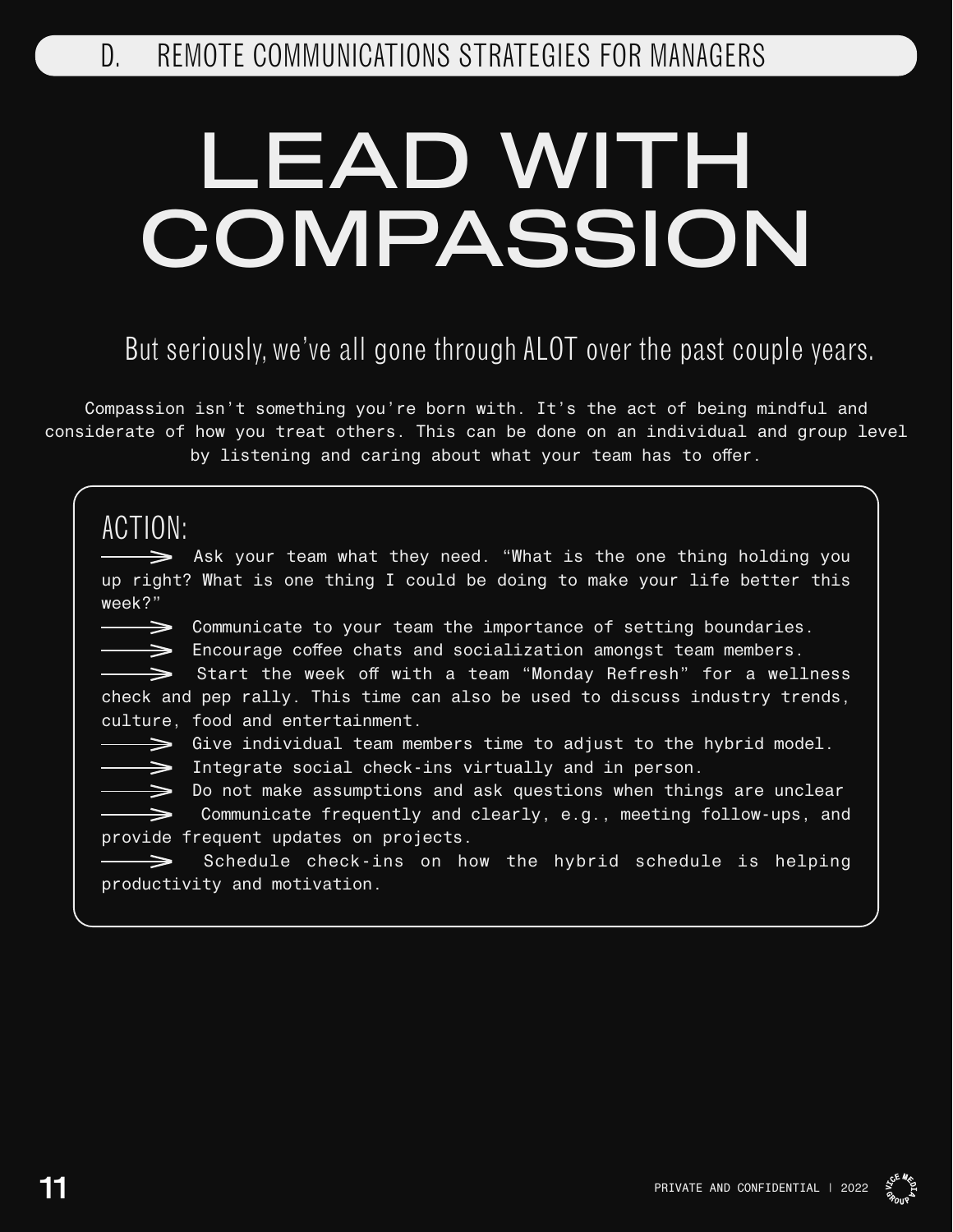## II. It's in Our Work



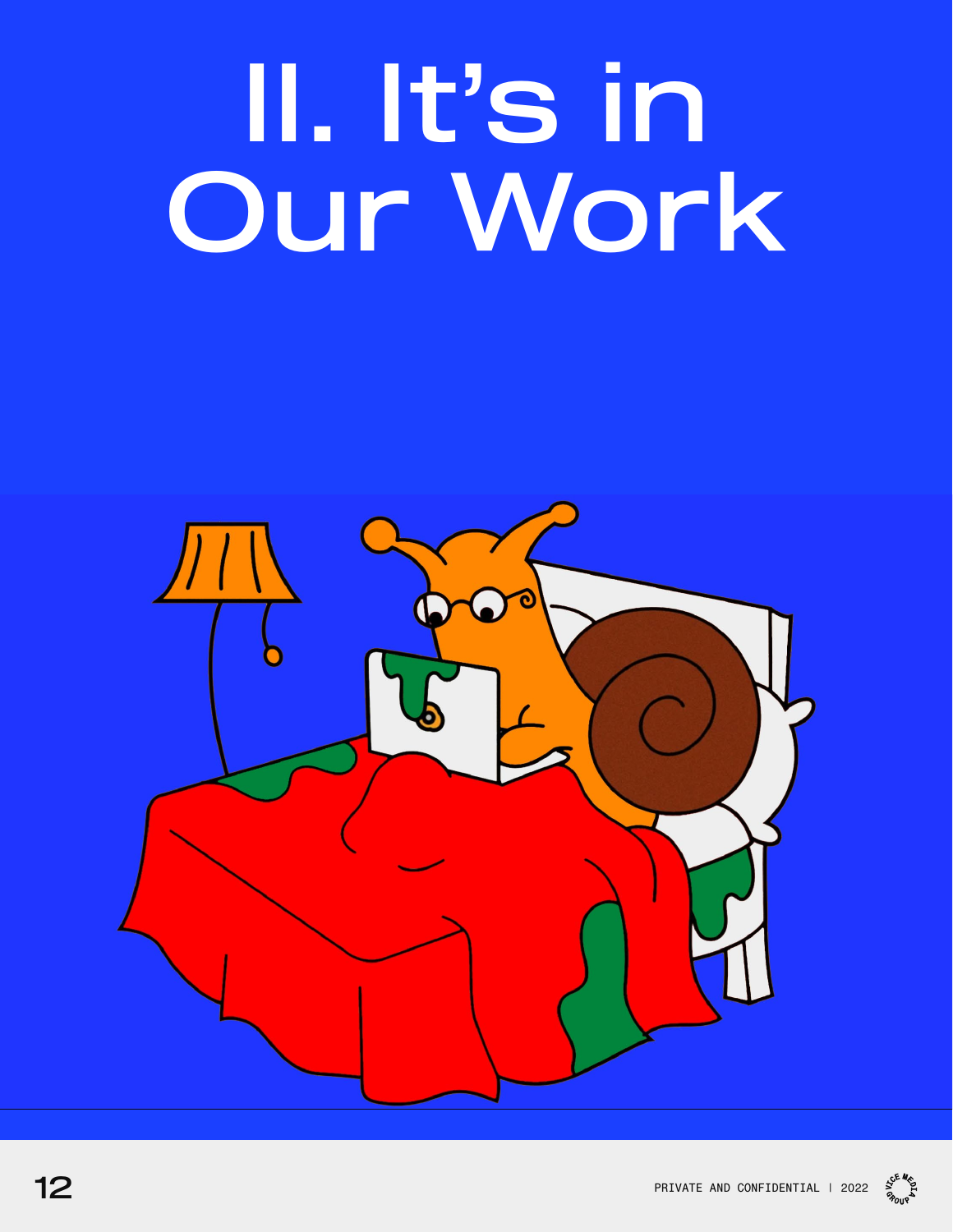#### LINK TOPIC

- DO I HAVE TO TALK ABOUT MY MENTAL HEALTH **WITH MY BOSS?** MENTAL **HEALTH**
- EVERYTHING YOU SHOULD KNOW BEFORE TALKING TO HR ABOUT A PROBLEM AT WORK WORKPLACE **CONFLICT**
- HOW TO USE EVERY LAST PERK FROM YOUR JOB WORKPLACE TIPS
- HOW TO SMOKE WEED AT WORK **WORKPLACE CULTURE**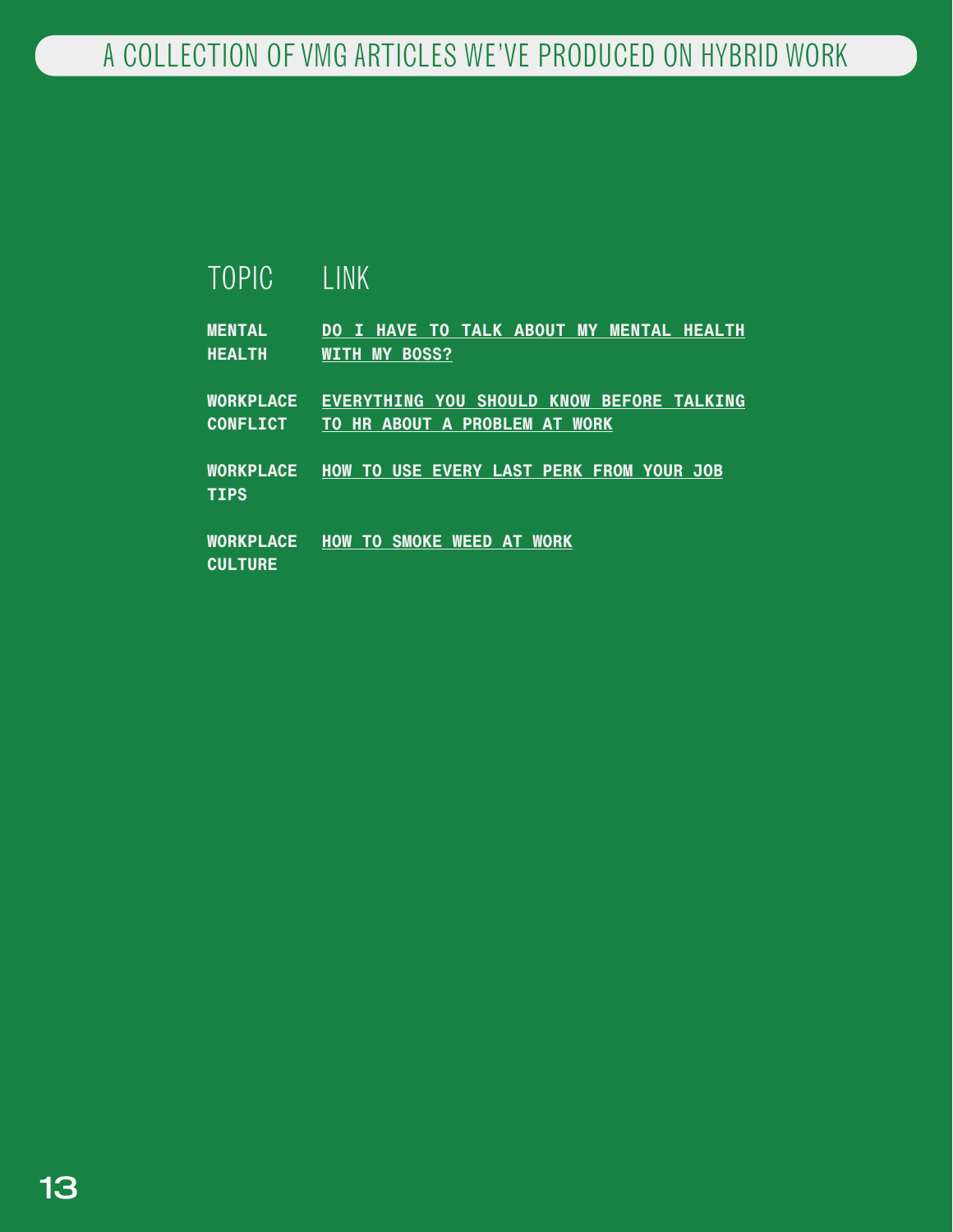#### RESOURCES

FUTURE OF WORK CULTURE INSIGHTS - Culture insights built by your colleagues around hybrid and remote work.

COVID MICROSITE - Helpful information around our COVID-19 policies and more. Please refer to the "Your Office" section for FAQs.

SKILLSHARE HYBRID WORKING CLASSES - Valuable training to support you in easing back into a hybrid workplace.

TEQUITABLE - An independent and confidential sounding board that provides employees impartial and confidential guidance for any workplace issues or concerns.

VMG MENTAL HEALTH RESOURCES - A summary of the various resources available to you at VMG in support of your mental health and wellbeing.

#### IN OFFICE RESOURCES

IN-OFFICE RESOURCES Office Risk Management Plans - protocols & office info (also via Covid Microsite) NY - 49 SOUTH 2ND STREET (S2) LA - 589 VENICE BOULEVARD (Venice) WASHINGTON, D.C. (DC)

ENVOY: Office entry / desk booking, visitor management, deliveries, rooms (app only) ENVOY & VMG | RESERVING A HOT DESK: INFO SHEET VICE Support SERVICE REQUEST CATEGORIES OPEN A TICKET